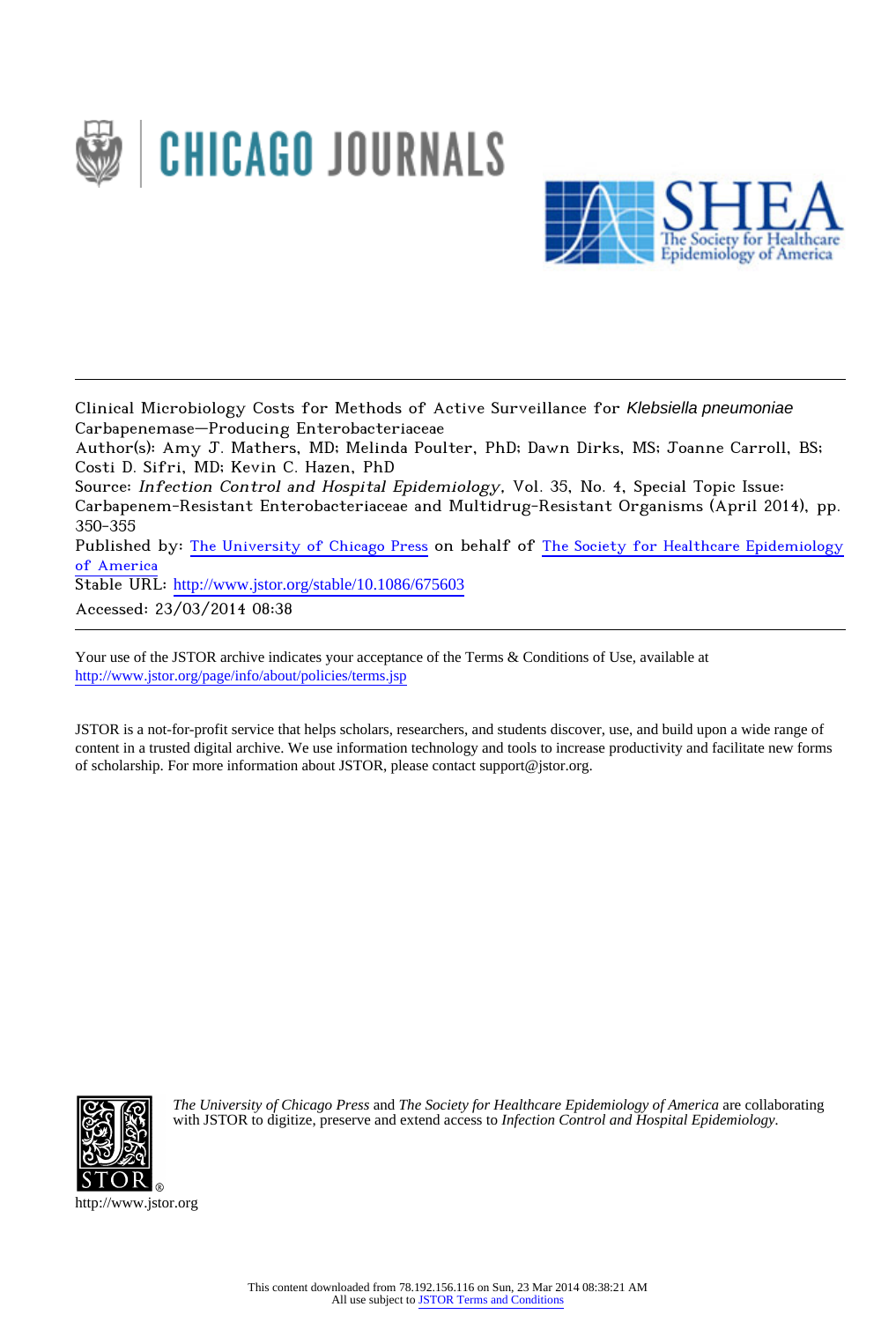original article

# **Clinical Microbiology Costs for Methods of Active Surveillance for** *Klebsiella pneumoniae* **Carbapenemase–Producing Enterobacteriaceae**

Amy J. Mathers, MD;<sup>1,2</sup> Melinda Poulter, PhD;<sup>2</sup> Dawn Dirks, MS;<sup>2</sup> Joanne Carroll, BS;<sup>2</sup> Costi D. Sifri, MD;<sup>1</sup> Kevin C. Hazen, PhD<sup>2,a</sup>

objective. To compare direct laboratory costs of different methods for perirectal screening for carbapenemase-producing Enterobacteriaceae (CPE) colonization.

DESIGN. Cost-benefit analysis.

setting. A university hospital and affiliated long-term acute care hospital (LTACH).

participants. Inpatients from the hospital or LTACH.

methods. Perirectal samples were collected from inpatients at risk for exposure to CPE. In 2009, we compared the accuracy of the Centers for Disease Control and Prevention (CDC)–recommended CPE screening method with similar methods incorporating a chromogenic agar (CA). We then performed a cost projection analysis using 2012 screening results for the CA method, the CDC method, and a molecular assay with wholesale pricing based on the 2009 analysis. Comparisons of turnaround and personnel time were also performed.

results. A total of 185 (2.7%) of 6,860 samples were confirmed as CPE positive during 2012. We previously found that the CDC protocol had a lower sensitivity than the CA method and predicted that the CDC protocol would have missed 92 of the CPE-positive screening results, whereas the modified protocol using CA would have missed 26, assuming similar prevalence and performance. Turnaround time was 3 days using the CDC and CA-modified protocols compared with 1 day for molecular testing. The estimated annual total program cost and total technologist's hours would be the following: CA-modified protocol, \$37,441 and 376 hours; CDC protocol, \$22,818 and 482 hours; and molecular testing, \$224,596 and 343 hours.

conclusions. The CDC screening protocol appeared to be the least expensive perirectal screening method. However, expense must be weighed against a lower sensitivity and extra labor needed for additional work-up of non-CPE isolates. The molecular test has the shortest turnaround time but the greatest expense.

*Infect Control Hosp Epidemiol* 2014;35(4):350-355

We have witnessed a dramatic increase in infection due to carbapenemase-producing Enterobacteriaceae (CPE) in the past decade with associated poor outcomes for infected patients.1-3 The Centers for Disease Control and Prevention (CDC) recommends perirectal screening and isolation for patients colonized or infected with CPE.<sup>4</sup> Several studies have demonstrated that perirectal screening to identify silently colonized patients coupled with adherence to contact precautions for those colonized is an effective strategy for reducing transmission of carbapenem-resistant Enterobacteriaceae.<sup>5-8</sup> Because of ongoing cases of *Klebsiella pneumoniae* carbapenemase (KPC)–producing Enterobacteriaceae within the University of Virginia Health System (UVaHS), we have performed active surveillance for selected patients since 2009. The laboratory method outlined in the CDC screening protocol, which employs the modified Hodge test (MHT), is validated for only *K. pneumoniae* and *Escherichia coli*. At our institution, however, we have identified more than a dozen species of Enterobacteriaceae that harbor  $bla_{KPC}$ , including *Enterobacter* species and *Citrobacter* species.9 We were therefore compelled to adapt an alternative protocol to fit our experience.<sup>10</sup> Previously, we have demonstrated that the specificity of the indirect carbapenemase test (ICT), used as an alternative phenotypic test, is superior to the MHT for detection of KPC-producing Enterobacteriaceae in clinical samples.<sup>10</sup> Here we assess the accuracy of 3 perirectal screening methods: direct inoculation of a swab to a chromogenic agar (CA), selection in broth with plating on CA, and the CDC method of broth selection with plating on MacConkey agar. We then analyze the financial impact to the microbiology

Affiliations: 1. Division of Infectious Diseases and International Health, Department of Medicine, University of Virginia Health System, Charlottesville, Virginia; 2. Department of Pathology, University of Virginia Health System, Charlottesville, Virginia; a. Present affiliation: Clinical Microbiology Laboratory, Department of Pathology, Duke University Health System, Durham, North Carolina.

Received August 16, 2013; accepted November 5, 2013; electronically published March 6, 2014.

<sup>-</sup> 2014 by The Society for Healthcare Epidemiology of America. All rights reserved. 0899-823X/2014/3504-0004\$15.00. DOI: 10.1086/675603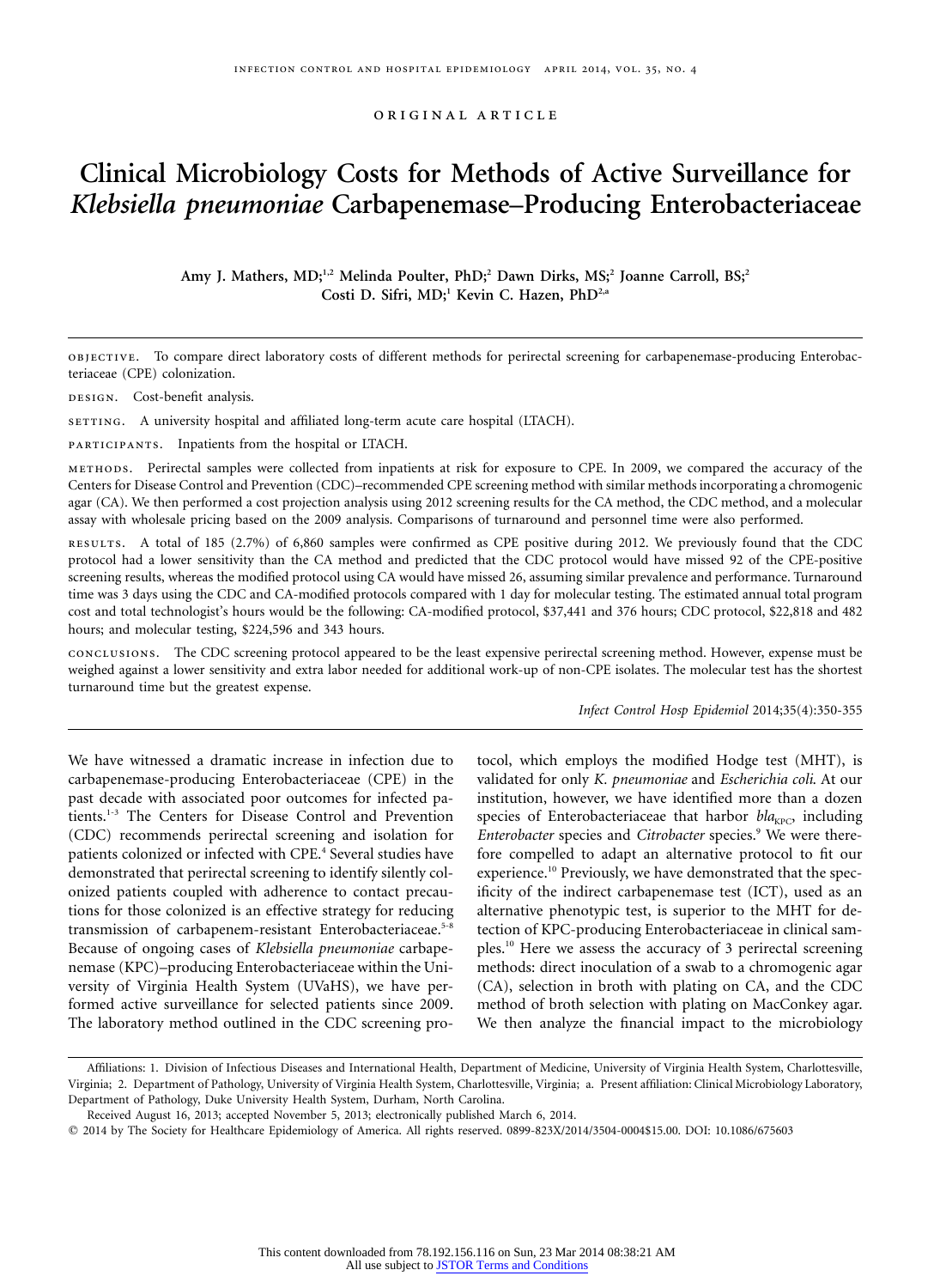laboratory of supporting an annual program of our size where CPE is endemic and compare that impact with the estimated costs of other laboratory screening approaches.

## **METHODS**

# **Patient Characteristics**

Screening was conducted at UVaHS, a 708-bed tertiary care hospital with a 40-bed long-term acute care hospital (LTACH) in central Virginia. The initial performance assessment took place from September 8, 2009, through January 22, 2010 (the assessment period), and the cost analysis took place from January 1, 2012, to December 31, 2012 (the cost-analysis period). Weekly perirectal screening was performed for all patients from selected intensive care units (ICUs) and the LTACH, where a persistently high incidence of CPE was detected. Weekly surveillance also included inpatient units caring for a patient known to be colonized or infected with CPE. All patients newly admitted to the LTACH and patients newly admitted to the hospital with known hospitalization outside of the United States were also screened.

## **Laboratory Isolation and Confirmation of CPE**

Perirectal swab samples were collected by nursing staff using BD BBL Culture Swab Collection Transport System (Becton Dickinson) and submitted to the Clinical Microbiology Laboratory for CPE surveillance testing as outlined above. Each collection system contains 2 swabs. During the assessment period, one swab was used to directly inoculate a Ramba-CHROM KPC agar (CA; CHROMagar). The second swab was placed in 4.5 mL of trypticase soy broth (Remel) with a  $10$ - $\mu$ g ertapenem disk (TSB/E; Becton Dickinson). Both the inoculated CA and the TSB/E were incubated for 18–24 hours. After incubation of TSB/E culture,  $10-\mu L$  loops were used to inoculate MacConkey agar (MAC; Remel) according to the CDC protocol and a CA. The plates were incubated 20–24 hours. MAC was examined for the presence of slow to rapid lactose-fermenting gram-negative bacilli, and the CA (direct and subcultured from TSB/E) were examined for colony growth and color formation at 20–24 hours and again at 44–48 hours for any slower-growing colonies. Blue colonies on CA are associated primarily with carbapenemase-producing *K. pneumoniae*, but other species of Enterobacteriaceae also produced this color. Mauve colonies on CA were associated with carbapenemase-producing *E. coli*. All organisms with suspected carbapenemase production were subcultured onto trypticase soy agar with 5% sheep blood (Remel) before identification, susceptibility testing, and KPC confirmatory testing. All solid media were incubated at  $35^{\circ}-37^{\circ}$ C in ambient air.

The ICT was performed as previously described for phenotypic detection of CPE throughout both study periods because of observed poor specificity of the MHT for non–*K. pneumoniae* clinical specimens at UVaHS.<sup>10</sup> Quality control for the ICT was performed weekly using *K. pneumoniae* ATCC strains 1705 (MHT, ICT, and *bla*<sub>KPC</sub> positive) and 1706 (MHT, ICT, and *bla<sub>KPC</sub>* negative; American Type Culture Collection). All isolates that grew on CA with an Enterobacteriaceae appearance and/or had a positive ICT underwent *bla*<sub>KPC</sub> polymerase chain reaction (PCR) analysis as previously described with KPC-producing *K. pneumoniae* CAV1016 as a positive control.<sup>9</sup>

#### **Cost Analysis**

For the 2012 cost analysis period, we used our current screening protocol with TSB/E paired with CA (TSB/E-CA) to detect CPE as outlined above. Cost of each step was in US dollars, based on wholesale charges. Laboratory technologist time was estimated at \$27.60 per hour (Table 1).<sup>11</sup> Technologist time was tracked during the assessment period and applied to the cost-analysis period. We estimated the number of isolates requiring additional work-up in the cost-analysis period on the basis of the results of the assessment period. We estimated cost and technologist time of a laboratory-developed molecular test that would detect the following carbapenemase genes: KPC, New Delhi metallo- $\beta$ -lactamase (NDM), and oxacillinase-48 (OXA-48) using "research use only" reagents available from BD Diagnostics (Becton Dickinson). Technologist time was estimated from a similar molecular screening protocol used in our laboratory for methicillin-resistant *Staphylococcus aureus*. The estimated costs of our current protocol, the CDC protocol with the ICT, and a PCR assay were compared.

## **Statistics**

During the assessment period, the presence of a PCR result positive for a carbapenemase gene was used as the true positive in the evaluation of sensitivity. Sensitivity results from the TSB/E-CA method from the assessment period were applied to the actual positive samples by phenotypic testing from the cost analysis period to predict the number of falsenegative results by different methods.

#### **RESULTS**

#### **Assessment of CA Accuracy in a Screening Protocol**

For the assessment period, we evaluated the CA with perirectal swab samples from 588 independent samples. The method with the least number of unique isolates requiring additional work-up was direct inoculation of a perirectal swab sample to CA (direct CA), whereas enrichment of perirectal swab samples in TSB/E subcultured to MAC (TSB/E-MAC) resulted in the highest number of unique isolates. When the TSB/E was subcultured onto CA (TSB/E-CA), the number of positive specimens and unique isolates, compared with direct CA, increased by approximately 70% (Figure 1). Potential Enterobacteriaceae from each method then underwent phenotypic testing using the ICT.

There were 15 isolates from 14 specimens positive by ICT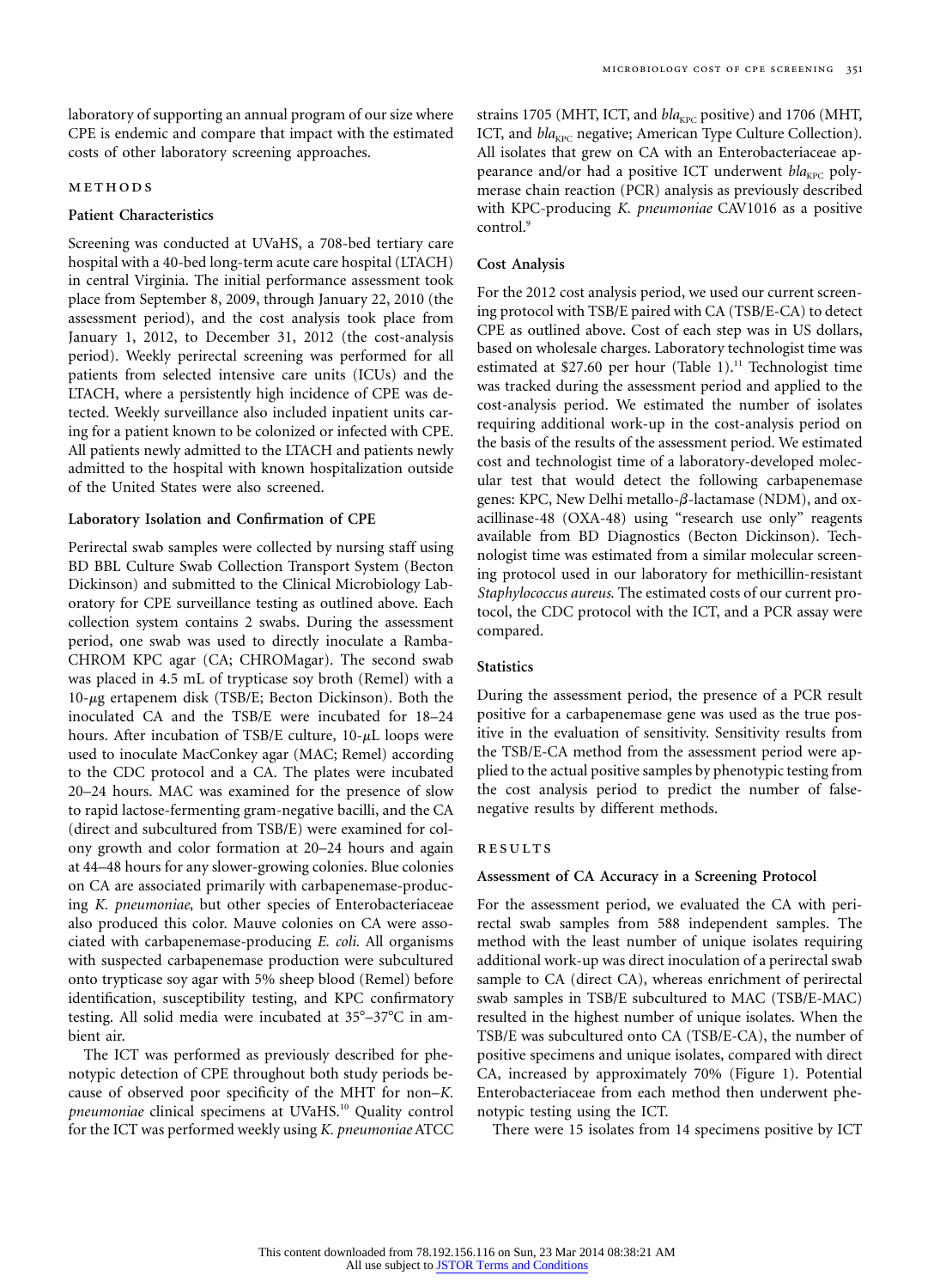| Protocol component             | US\$ | CA-ICT<br>positive<br>$(n = 185)$ | CA-ICT<br>additional<br>work-up<br>$(n = 58)$ | CA-ICT<br>negative<br>$(n = 6,617)$ | MAC-ICT<br>positive<br>$(n = 119)$ | MAC-ICT<br>additional<br>work-up<br>$(n = 1,459)$ | MAC-ICT<br>negative<br>$(n = 5,282)$ | Molecular<br>$(n = 6,860)$ |
|--------------------------------|------|-----------------------------------|-----------------------------------------------|-------------------------------------|------------------------------------|---------------------------------------------------|--------------------------------------|----------------------------|
| Tryptic soy broth              | 0.68 | $^{+}$                            | $^{+}$                                        | $^{+}$                              | $^{+}$                             | $^{+}$                                            | $^{+}$                               | $\cdots$                   |
| Ertapenem $10$ - $\mu$ g disk  | 0.13 | $^{+}$                            | $^{+}$                                        | $^{+}$                              | $^{+}$                             | $^{+}$                                            | $^{+}$                               | $\cdots$                   |
| RambaChrom agar                | 3.00 | $^{+}$                            | $^{+}$                                        | $^{+}$                              | $\cdots$                           | $\cdots$                                          | $\cdots$                             | $\cdots$                   |
| Blood agar plate               | 0.26 | $^{+}$                            | $\cdots$                                      | $\cdots$                            | $^{+}$                             | $\cdots$                                          | $\cdots$                             | $\cdots$                   |
| Mueller Hinton                 | 0.50 | $^{+}$                            | $^{+}$                                        |                                     | $\pm$                              | $^+$                                              | $\cdots$                             | $\cdots$                   |
| Tris-EDTA disk                 | 0.45 | $^{+}$                            | $^{+}$                                        |                                     | $\pm$                              | $^{+}$                                            | $\cdots$                             | $\cdots$                   |
| Imipenem $10-\mu$ g disk       | 0.05 | $^{+}$                            | $^{+}$                                        | $\cdots$                            | $^{+}$                             | $^{+}$                                            | $\cdots$                             | $\cdots$                   |
| VTK GN ID card                 | 3.50 | $^{+}$                            |                                               | $\cdots$                            | $^{+}$                             | $\cdots$                                          | $\cdots$                             | $\cdots$                   |
| MA                             | 0.28 |                                   | $\cdots$                                      |                                     | $^{+}$                             | $^{+}$                                            | $^{+}$                               | $\cdots$                   |
| Supply total                   |      | 8.57                              | 4.81                                          | 3.81                                | 5.85                               | 2.09                                              | 1.09                                 | $31.36^{\circ}$            |
| Technologist time <sup>b</sup> | 0.46 | 5.52                              | 3.68                                          | 1.38                                | 5.52                               | 3.68                                              | 1.38                                 | 1.38                       |
| Time to perform, min           |      | 12                                | 8                                             | 3                                   | 12                                 | 8                                                 | 3                                    | 3                          |
| Total cost                     |      | 14.09                             | 8.49                                          | 5.19                                | 11.37                              | 5.7                                               | 2.47                                 | 32.74                      |
| Total cost 2012                |      | 2,606.65                          | 492.42                                        | 34, 342. 23                         | 1,353.03                           | 8,418.43                                          | 13,046.54                            | 224,596.4                  |
| Total min                      |      | 2,220                             | 464                                           | 19,851                              | 1,428                              | 11,672                                            | 15,846                               | 20,580                     |

table 1. Cost of Each Individual Component of Our Current Chromogenic Agar (CA) Indirect Carbapenemase Test (ICT) Protocol, the Centers for Disease Control and Prevention MacConkey Agar (MAC) ICT Protocol, and Molecular Protocols

note. The CA-ICT refers to use of incubation of swab in tryptic soy broth with ertapenem disk (TSB/E) followed by CA and subsequent ICT currently used by our institution. The MAC-ICT is a modified Centers for Disease Control and Prevention method of TSB/E incubation followed by MAC and subsequent ICT. Plus sign indicates that the item is involved in the procedure. EDTA, ethylenediaminetetraacetic acid; VTK GN ID card, VITEK2 Gram-Negative Identification card. <sup>a</sup> Estimate.

**b** Per minute.

and KPC PCR: 7 *Enterobacter cloacae*, 3 *K. pneumoniae*, 2 *Citrobacter freundii*, 2 *K. oxytoca*, and 1 *Pantoea* species. The rate of *bla<sub>KPC</sub>* positivity of unique isolates varied, with the direct CA and TSB/E-CA resulting in similar rates (13 [72%] of 18 and 8 [73%] of 11, respectively), whereas TSB/E-MAC was substantially less (7 [5%] of 138; Figure 1). None of the 8 isolates (3 from direct CA and 5 from TSB/E-CA) that grew on CA and were negative by the ICT phenotypic test were positive for *bla*<sub>KPC</sub> by PCR.

Direct CA and TSB/E-MAC detected KPC-producing organisms in 7 of 14 specimens (sensitivity, 50.0%) and the TSB/E-CA detected isolates in 12 of 14 specimens (sensitivity, 85.7%; Figure 1). Of the isolates that grew on MAC alone, only the 7 with a positive phenotypic test result underwent PCR. Of note, at least 1 isolate recovered by each method was missed by the other 2 methods. One isolate determined to be a *bla<sub>KPC</sub>*-positive *K. pneumoniae* was identified by inoculation of TSB/E broth onto MAC only and not by either method employing CA. This result was likely attributable to overgrowth of *Pseudomonas aeruginosa* resulting in cream color colonies that may have obscured the appearance of blue colonies. Another isolate was identified by direct CA without TSB/E enrichment. Although the reason for this is not clear, it is conceivable that the second swab lacked organisms due to insufficient sampling. The results are summarized in Figure 1.

#### **Cost Analysis**

We did not estimate the cost of direct CA, although it was evaluated during the assessment period, because we considered the sensitivity too low to make this a usable test. We assessed the cost of the TSB/E-MAC, because this method is comparable to the current method recommended by the CDC, although initial analysis demonstrated similar issues with low sensitivity as with direct CA. There were 3 possible cost stages of results for the methods that use TSB/E selection followed by plating onto selective agar (either MAC or CA): (1) no growth on agar from broth, (2) growth of Enterobacteriaceae requiring phenotypic testing, and (3) positive phenotypic test requiring subsequent organism identification by Vitek2. Of the 6,860 perirectal screens in 2012 performed using the TSB/E-CA, 185 specimens (2.7%) representing 79 unique patients were positive for CPE by phenotype. The majority of positive results were for *K. pneumoniae* (97; 52%), *E. cloacae* (39; 21%), and *C. freundii* (24; 13%). Applying the results from the assessment period (Figure 1) to the results of the cost analysis period, we were able to calculate the theoretical number of each outcome for the TSB/E-MAC method and by molecular testing (Figure 2).

Laboratory technologist time averaged 3 minutes for set up and labeling of all perirectal specimens. The TSB/E-MAC was longer than the TSB/E-CA because of the additional work required for assessing multiple isolates on MAC and sub-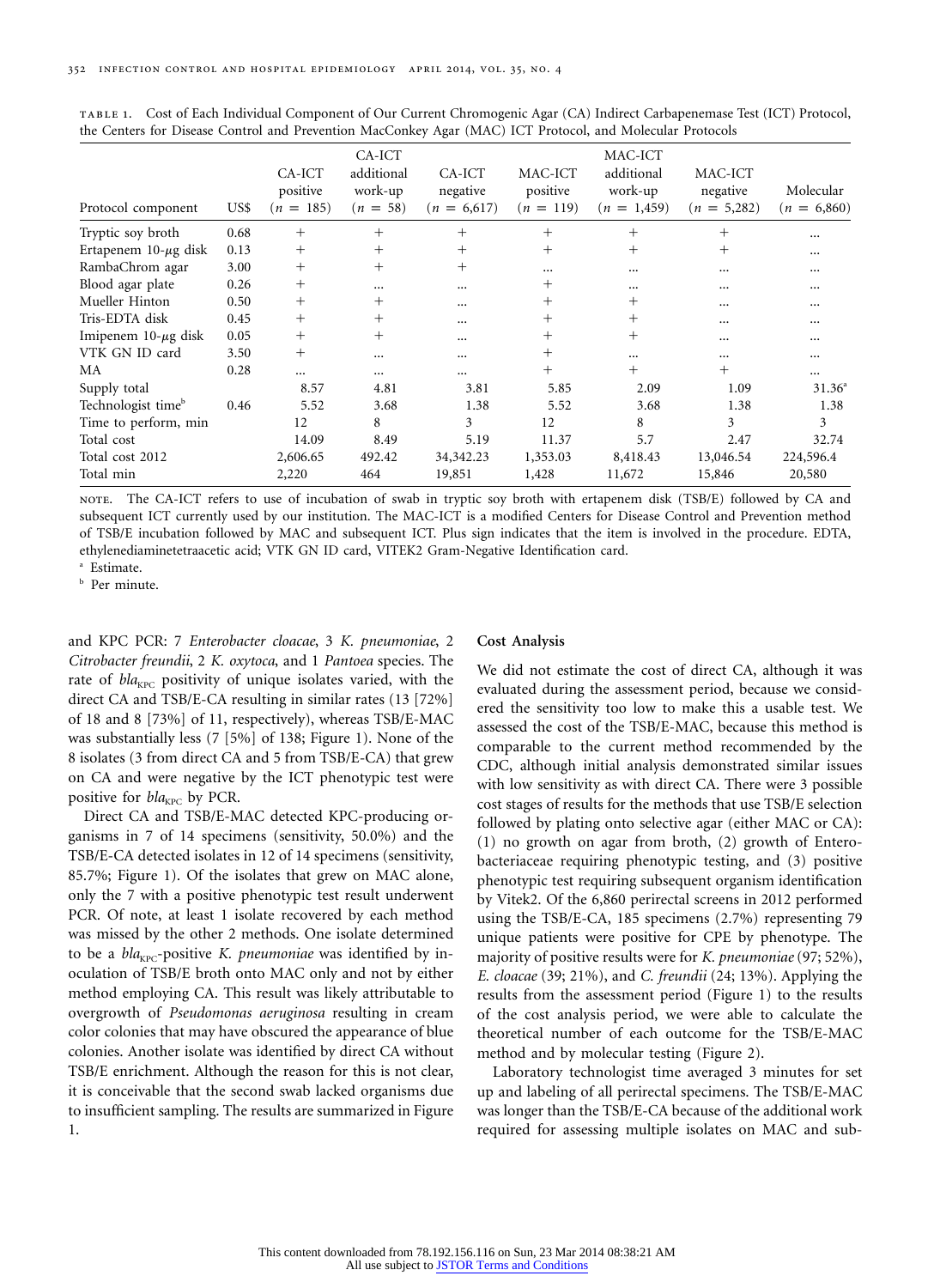

figure 1. Assessment period comparing accuracy and timing of different methods of screening. Asterisk indicates confirmed as positive for *bla<sub>KPC</sub>* by polymerase chain reaction. CA, chromogenic agar; ICT, indirect carbapenemase test; MAC, MacConkey agar; TSB/E, tryptic soy broth with ertapenem disk.

culturing for purity before phenotypic testing. Data from the assessment period demonstrated that there was an additional 11.5 hours of technologist time on the initial 588 when using the TSB/E-MAC technique compared with an additional 1.5 hours of technologist time with the TSB/E-CA. A total of 1,578 isolates would have needed additional testing with the TSB/E-MAC method, resulting in an estimated 134 additional hours of technologist time versus 243 additional isolates with 17.5 hours of technologist time for the TSB/E-CA method. Due largely to the cost of the CA, supply costs per isolate of TSB/E-CA protocol were higher than those for TSB/E-MAC (Table 1). For molecular analysis, estimated costs were \$32.74 per test with no difference between positive and negative results. On the basis of our 2012 surveillance data, the annual cost of each method, including technologist time, would be \$37,441 for the TSB/E-CA protocol, \$22,818 for TSB/E-MAC protocol, and \$224,596 for molecular testing.

Time from specimen receipt to detection also differs among these approaches. Both the TSB/E-CA and the TSB/E-MAC require 3 days until reporting that a patient has a CPE and 4 days until the culture is complete with identification of the organism. Molecular testing may give a result on the same day, although it likely would not give a bacterial species identification.

The last issue to consider in the cost analysis is the predicted number of false-negative results from the method used. On the basis of the lack of sensitivity from the assessment period and similar prevalence, we predict that there would have been 211 true positive samples. We estimate 92 CPE isolates would have been missed by the CDC method compared with 26 by our current method. There are insufficient data to speculate about the accuracy and the sensitivity of direct molecular testing, but both would presumably be quite high.

#### discussion

Surveillance and isolation have demonstrated effectiveness in reducing nosocomial acquisition of CPE elsewhere.<sup>5-8</sup> It is critical to control the dissemination of CPE, and the CDC has stated that it is not too late to contain the spread of these organisms in many places before they become endemic.<sup>12-14</sup> Cost is a major challenge to achieving prevention in the realworld functioning of a hospital system. Although we appreciate the critical nature of controlling CPE spread, we have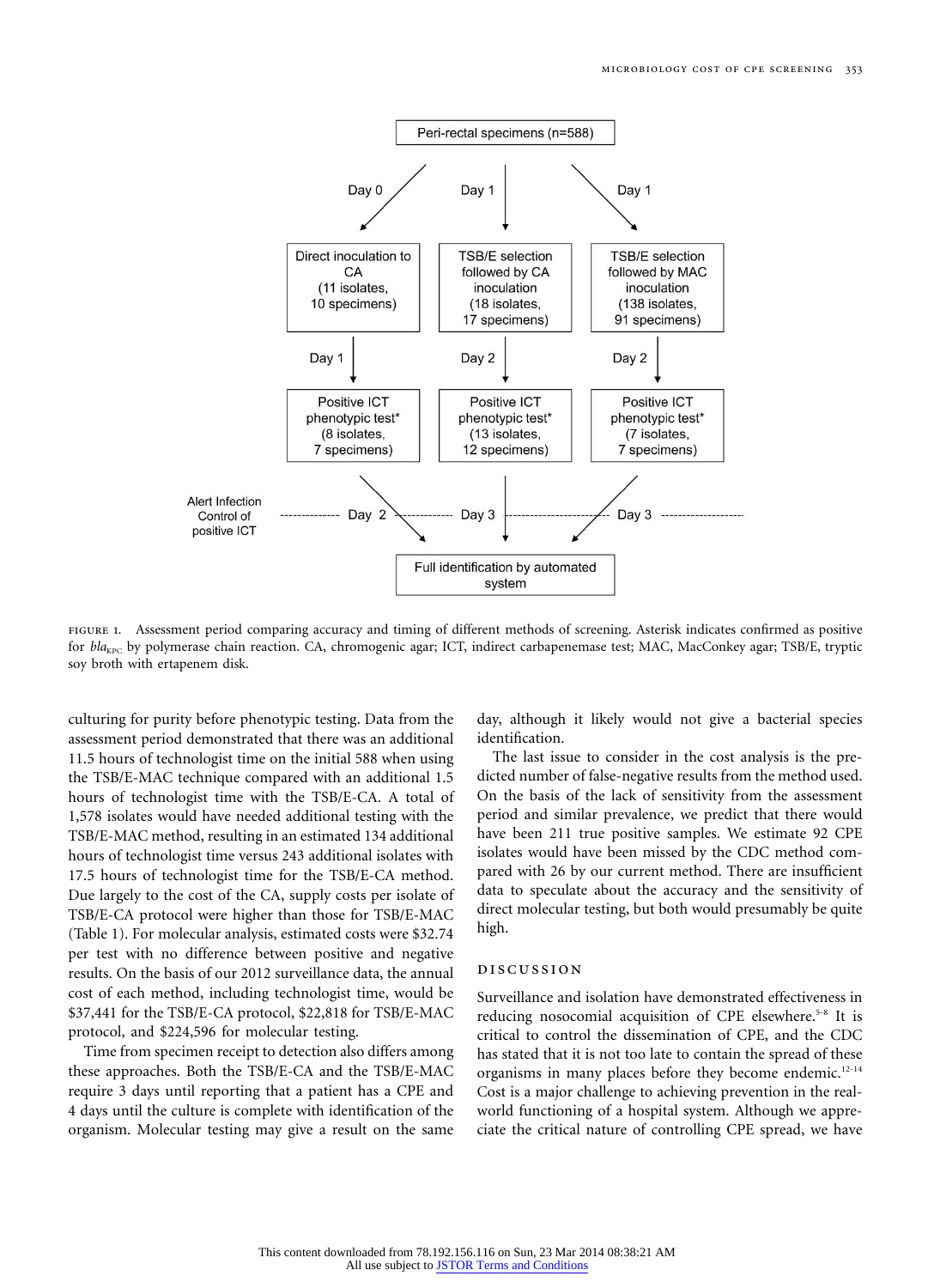

FIGURE 2. Cost-analysis period comparing component and total cost for each method. Estimates were made on the basis of molecular test performance with a presumptive 100% sensitivity, tryptic soy broth with ertapenem disk (TSB/E) selection with chromogenic agar (CA) performing with 85.7% sensitivity, and the TSB/E selection with MacConkey agar (MAC) performing with a 50.0% sensitivity (the latter 2 based on results from the assessment period). ICT, indirect carbapenemase test.

adhered to the CDC guidelines for patient selection and have attempted to strike a balance between sensitivity and expense for detection in clinical microbiology.<sup>4</sup> Although direct molecular detection has several advantages over more traditional methods (rapid turnaround, identifying carbapenemases with variable phenotypes, and potential for increased sensitivity and specificity), it may be cost prohibitive. In addition, the expertise to adopt new molecular tests may not also be available in smaller hospital system laboratories.

More expensive molecular testing may be most appropriate when there are few specimens. One cost factor influencing implementation of a molecular screening assay is the relative prevalence of CPE. As shown here, more traditional methods are relatively inexpensive for screening negative specimens resulting in cost efficiency compared with a molecular assay. Lack of species identification is another potential drawback to molecular CPE testing, because this information can be helpful for epidemiologic work-up. Although we did not have data to assess the accuracy of a molecular test in this study, we postulate maximum sensitivity at 100% for the cost analysis, although this would likely be an overestimation of the true test performance.

We demonstrate increased technologist time associated with the CDC method compared with the use of TSB/E-CA method (134 vs 17.5 hours). Additional technologist's time resulted from the increased number of non-CPE organisms, by phenotypic testing, which grew on MacConkey agar. The TSB/E-MAC method also provides much lower sensitivity compared with CA (sensitivity of 50.0%, compared with 85.7% with the TSB/E-CA protocol) for detection of CPE. Because technologist hours are a very limited resource at most institutions, we felt that these may be important factors to consider in discussions between clinical microbiology and infection prevention and control departments at other institutions.

One potential limitation to the broad application of accuracy determination was the use of the ICT as our phenotypic test rather than the MHT. Because carbapenemase genes are most often carried on readily disseminated plasmids, we have focused our screening resources to detection of CPE and distinguishing between CPE and other potentially less transmissible mechanisms of carbapenem resistance.<sup>15</sup> Within our health-system, we had already determined that the ICT had superior specificity to the MHT for detection of KPC-producing Enterobacteriaceae for clinical isolates that were nonsusceptible to ertapenem; the MHT had a falsepositive result rate of 20.4% when compared with molecular detection of the *bla*<sub>KPC</sub> gene. This finding was especially pronounced in non–*K. pneumoniae* KPC-producing isolates.<sup>10</sup> If the predicted 1,578 isolates that grew on MAC from the CDC screening protocol were paired with the MHT, as is recommended, 323 additional isolates would have been considered positive and required patient isolation at our institution. If the MHT were paired with TSB/E-CA, then we predict 50 additional isolates considered positive by the MHT but negative for KPC by molecular methods. It should be noted that the ICT would not detect a metallo- $\beta$ -lactamase. Because of the variable or unknown performance at institutions where